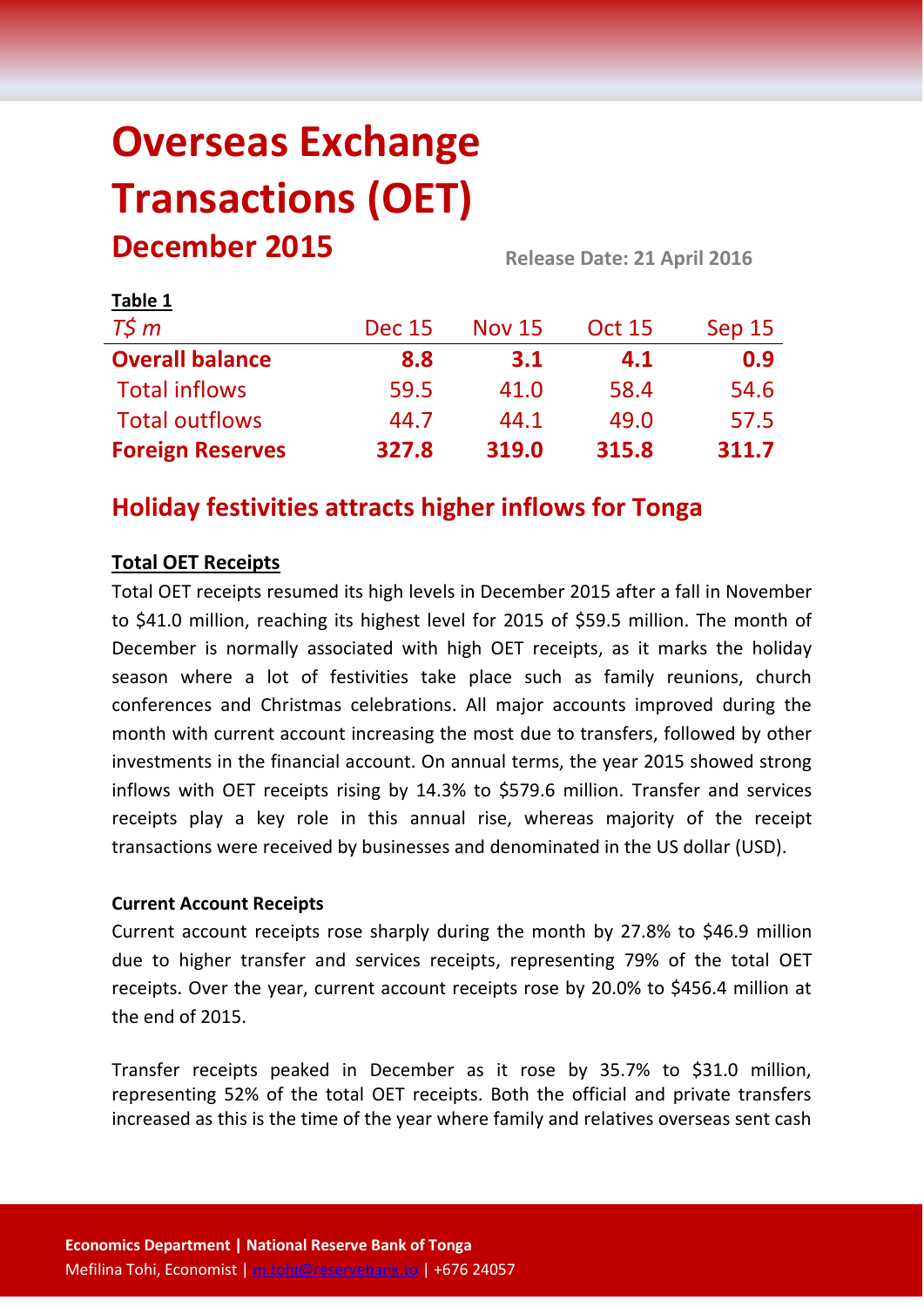gifts to their loved ones back home. Over the year, transfer receipts increased by 17.3% to  $$293.4$  million<sup>1</sup> remaining as one of Tonga's largest inflows.

Service receipts also grew by 26.2% to \$12.0 million, due to higher receipts from personal travel services. This coincides with a 69.6% rise in visitor arrivals during this peak month for travelling. Visitors visit Tonga for holidays and to attend various festivities with families and friends. Over the year, service receipts increased by 30.6% to \$127.7 million.

Export receipts over the month fell by 22.7% to \$2.2 million, with proceeds from agricultural exports falling by \$0.8 million marking the end of the squash season. Over the year, export receipts declined by 3.3% due to \$14.8 million due to lower receipts from other exports.

### **Financial Account & Capital Account Receipts**

Financial account receipts recovered in December rising to \$9.9 million, \$6.0 million higher than that in November. This rise was mostly in the form of interbank transfers

flowing into the country from its overseas correspondent banks. Capital account receipts also rose in December by \$2.3 million to \$2.7 million due to receipt of official grants for various construction projects.

#### **Total OET Payments**

**.** 

Total OET payments slightly rose by 1.3% in December 2015 to \$44.7 million, mainly due to higher import payments. On year ended terms however, total OET payments rose by 11.8% from \$481.1 million to \$537.8 million caused by higher payments made for imports and other financial investments.







<sup>1</sup> Further information on remittances can now be found on our Remittances Data flash, available on the NRBT website.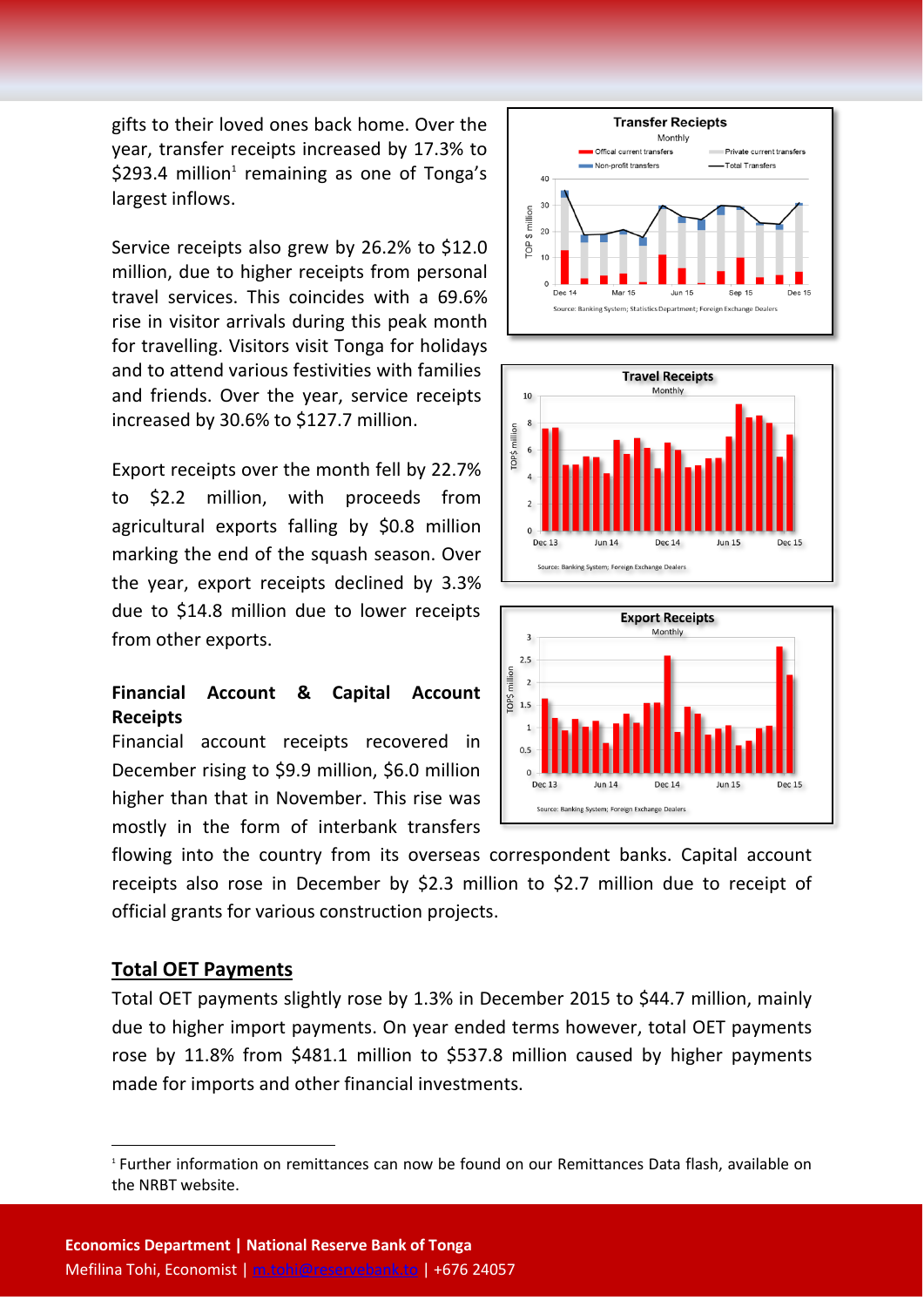#### **Current Account Payments**

Current account payments for the month were 5.8% higher than last month, rising to \$41.6 million, representing 93% of total OET payments. Over the year, current account payments increased by 8.5% to \$490.7 million due to higher annual import payments.

Import payments increased by 8.6% to \$26.6 million over the month, driving the overall increase in current accounts. This coincides with a 34.1% rise in container registrations over the month, indicating a vibrant domestic trade sector during the Christmas festive season. Higher import payments were made for wholesale & retail goods and construction materials, offsetting the fall in oil import payments. In year-ended terms, import payments rose by 12.8% to \$312.7 million, and accounted for 58% of total OET payments.



Service payments increased by 2.8% to \$9.1 million owing mostly to higher payments made for transport services. Primary income payments and transfer payments did not incur much change over the month of December.

#### **Capital & Financial Account Payments**

Capital account payments have fallen back to \$0.1 million, \$1.9 million lower than last month due to lower capital expenditures made by private residents. Financial account payments, on the other hand, rose slightly by 5.4% to \$3.0 million due to external loan payments and interbank transfers.

#### **Overall Balance & Foreign reserves**

The balance of Overseas Exchange Transactions, which is equivalent to the net change to foreign reserves over the month of December 2015, was a surplus of \$8.8 million, \$5.7 million higher than November's surplus. Net current accounts and net financial account showed higher surpluses this month, contributing to the improved overall balance. In year-ended

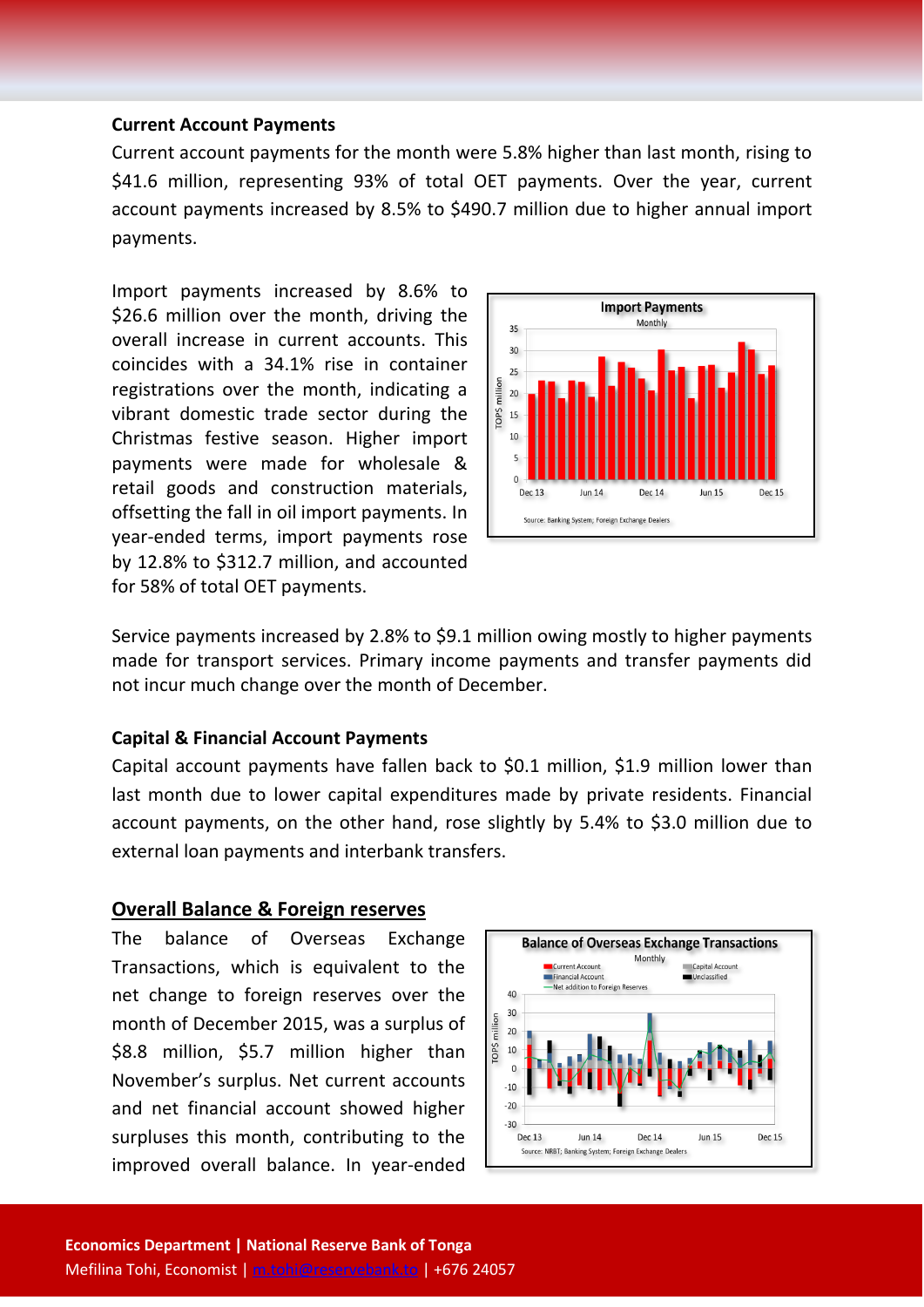terms, the overall balance was a surplus of \$34.2 million compared to only \$21.8 million in the previous year.

Foreign reserves reached another record high of \$327.8 million in December, sufficient to cover 9.6 months of imports, well above the NRBT's minimum range of 3-4 months. The outlook for the level of foreign reserves is still considered to remain comfortably above minimum range given the expectation of on-going aid in the form of budget support and other



assistance from donor partners. However, delays to the inflow of these funds will pose a risk to the outlook.